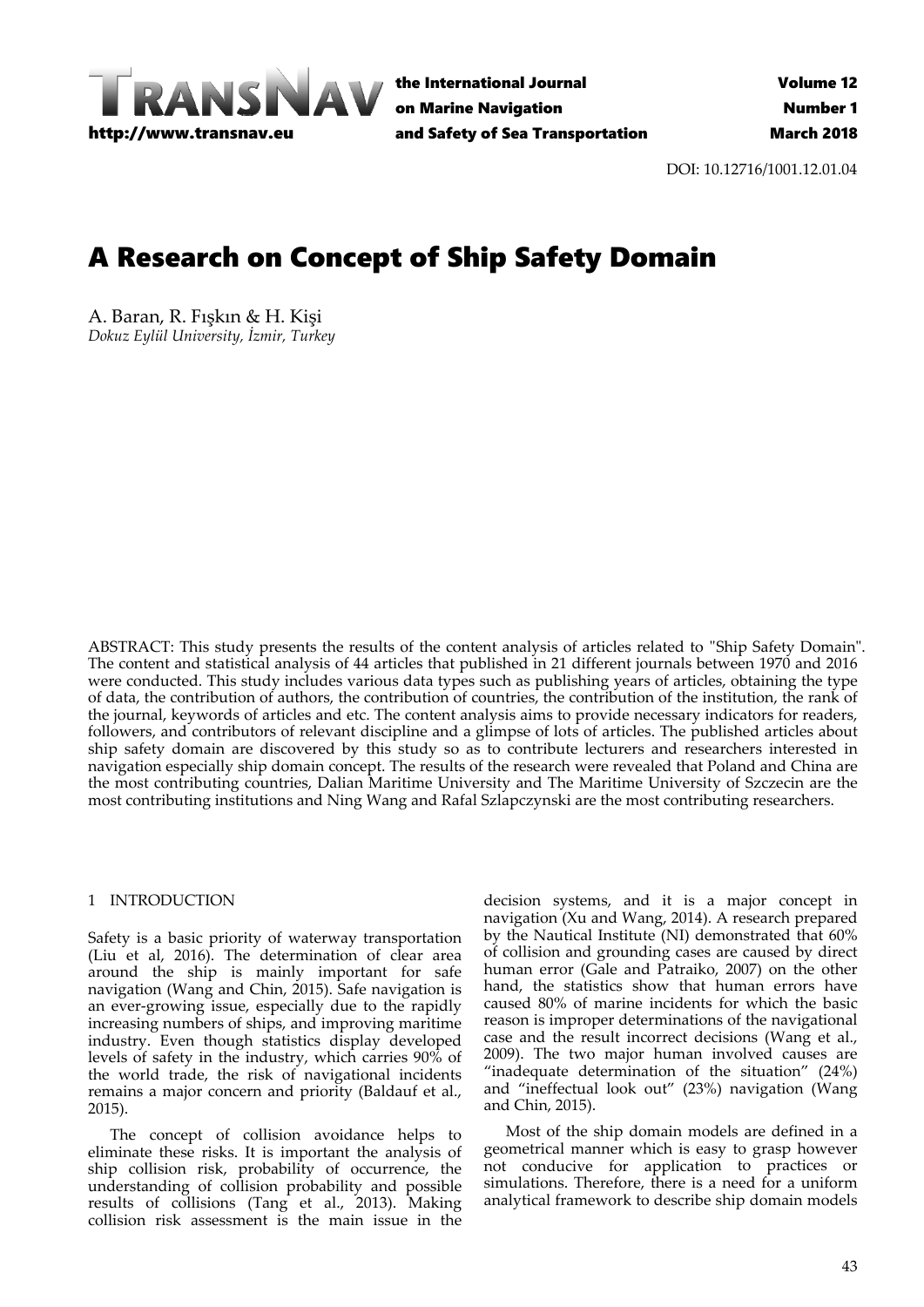in order that these models could play a powerful role in marine traffic engineering (Wang et al., 2009).

During the ship navigation, the safety zone is referred as the ship domain. Any infringing of the ship domain is evaluated as a danger to navigational safety (Pietrzykowski and Uriasz, 2009). A ship domain is commonly thought as the space around the ship, which the OOW (Officer of the Watch) wants to keep clear of other objects. (Szlapczynski and Szlapczynska, 2015). Ship domains are powerful and primary accesses to dealing with ship navigation risk determination, with collision avoidance, with marine traffic simulations and with optimal trajectory, etc. Many researchers have submitted ship domains type with various dimensions and shapes in the past decades (Wang, 2013). Ship domain capacity (shape and size) generally depends on shipʹs speed and length although parameters of other ships may also be considered (Szlapczynski and Szlapczynska, 2015).

The concept of ship domain is crucial for safety navigation so, in this context, the aim of this study is to make a content analysis of articles related to ship safety domain in related literature to guide the academicians and researchers study in the related field.

## 2 A CONCEPT OF SHIP DOMAIN

Various ship domains have been presented by many researchers having taken into account different shapes and sizes. The determination of ship domains strongly depends on the statistical data and operator experience. It is found that the ship domains described by geometrical figures including ellipse, polygon, circle and other complex figures rather than analytical manner. The circular ship domain proposed by Goodwin (1975) which is divided into three sectors. The model is also obtained from statistical methods from a great number of records and simulator data. The other type of ship domain called as elliptical ship domain is proposed by Fuji and Tanaka (1971). The domain is created by using statistical methods. Coldwell (1983) proposed another elliptical ship domain by similar statistical methods for head on and overtaking situations. Polygonal ship domain proposed by Pietrzykowski (2004, 2006) is also another important type of ship domain. The domain depends on the determination of dynamic functions of ship dimensions and speed (Wang et al., 2009).

## 3 METHODOLOGY

In this study, 44 articles that were published in various journals between 1970 and 2016, were performed to make a content analysis. This analysis was separated into various categories such as the contributing of authors, the rank of the journal, keywords of articles and etc. When applying statistical analysis, computer‐assisted Statistical Package for the Social Sciences (SPSS) software was utilized.

A content and statistical analysis were adopted for 44 articles based on ship safety domain. First of all, we determined categories as authors, countries, institutions, journals, keywords, words in the articles names and years to apply analysis.

The basic aim of this study is to guide researchers who will study about ship safety domain and assist further studies that will be utilized in the ship safety domain research area.

## 4 FINDINGS

## 4.1 *Authors statistics*

Articles in the related field prepared by commonly double and more authors. As seen in Figure 1 and Table 1, 18,2% of articles prepared by double authors and 40,9% of articles prepared by multiple authors.



Figure 1. Distribution of the articles according to authors group.

Table 1. The number of authors in articles.

| The Number of Authors in Articles (f) |    | (% )  | C(%)  |
|---------------------------------------|----|-------|-------|
| Single                                | 18 | 40.9  | 40,9  |
| Double                                | 8  | 18.2  | 69,1  |
| Multiple                              | 18 | 40.9  | 100,0 |
| Total                                 | 44 | 100.0 |       |

Table 2. The most contributing authors.

| Author                 | Rank | (f)            | $(\%)$ | $C(\%)$ |
|------------------------|------|----------------|--------|---------|
| Ning Wang              | 1    | 6              | 5,8    | 5,8     |
| Rafal Szlapczynski     | 2    | 5              | 4,8    | 10,6    |
| Zbigniew Pietrzykowski | 3    | 4              | 3,8    | 14,4    |
| Krzysztof Marcjan      | 4    | 3              | 2,9    | 17,3    |
| Feng Zhou              | 5    | 2              | 1,9    | 19,2    |
| Jingxian Liu           | 6    | 2              | 1,9    | 21,2    |
| Lucjan Gucma           | 7    | 2              | 1,9    | 23,1    |
| Mirosław Wielgosz      | 8    | $\overline{2}$ | 1,9    | 25,0    |
| Paul Vernon Davis      | 9    | 2              | 1,9    | 26,9    |
| Q.Y. Hu                | 10   | 2              | 1,9    | 28,8    |
| Others                 | 74   | 7              | 1,2    | 100,0   |
| Total                  | 80   | 104            | 100,0  |         |
|                        |      |                |        |         |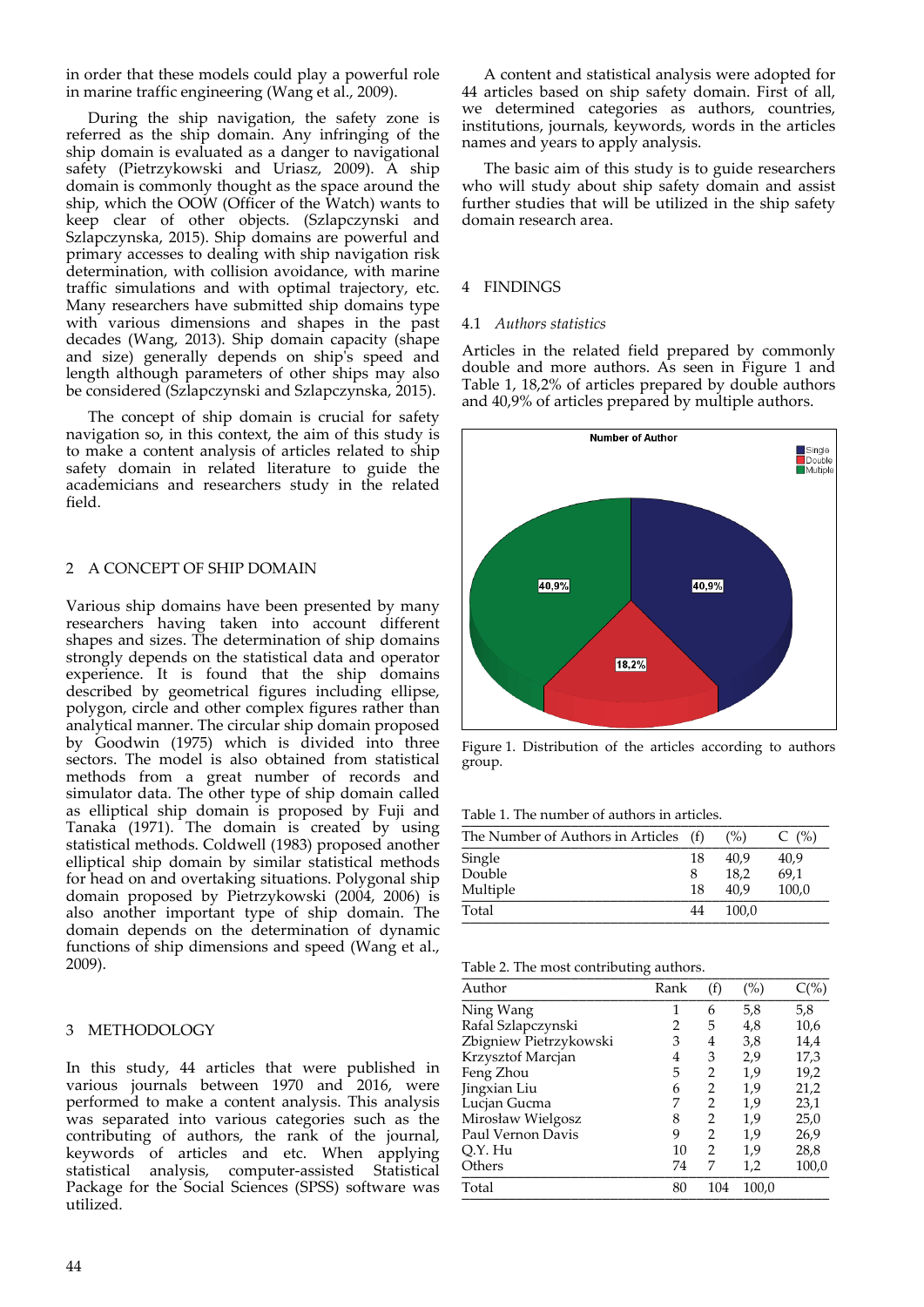The most contributing ten authors are listed in Table 2 and Figure 2. 'Ning Wang' is the most contributing author within a total of 80 authors with 6 articles. Followed by Rafal Szlapczynski with 5 articles and Zbigniew Pietrzykowski with 4 articles.



Figure 2. The most contributing authors.

#### 4.2 *Bibliometric statistics*

A total of 44 selected articles were published in 21 different journals. "The Journal of Navigation" is the most contributing journal with a total of 17 articles.

Table 3. The most contributing journals.

| Journal                                    | Rank | (f)            | (%)  | $C(\%)$ |
|--------------------------------------------|------|----------------|------|---------|
| The Journal of Navigation                  | 1    | 17             | 38,6 | 38,6    |
| Journal of Dalian Maritime University      | 2    | - 3            | 6,8  | 54,5    |
| Ship & Ocean Engineering                   |      | 3 <sub>2</sub> | 4,5  | 65,9    |
| Activities in Navigation                   | 4    | $\overline{1}$ | 2,3  | 68,2    |
| Annual of Navigation                       |      | 5 <sub>1</sub> | 2,3  | 70,5    |
| <b>Information Processing and Security</b> |      | 6 1            | 2,3  | 75,0    |
| Systems                                    |      |                |      |         |
| Journal of Wuhan University of             |      | 71             | 2.3  | 77,3    |
| Technology                                 |      |                |      |         |
| Missing value                              |      | 1              | 2,3  | 79,6    |
| Others                                     |      | 17             | 38,6 | 100     |
| Total                                      |      | 21             | 44   | 100     |
|                                            |      |                |      |         |

All articles are separated according to 5‐years period to simplify cluster. According to analysis results, Studies in related field showed a rapid increase since 2000. While a total number of studies that published between 1970‐2000 is equal to 6, 35 articles were published after 2000. The most contributing period is 2011‐2016 with the total of 24 studies. On the other hand, no studies have been conducted between 1991 and 1995. Following the recession, a large increase was observed.



Figure 3. The most contributing journals.

Table 4. Distribution of articles (5-year period).

| Year      | (f) | $(\%)$ | $C(\% )$ |
|-----------|-----|--------|----------|
| 1970-1975 | 1   | 2,2    | 2,2      |
| 1976-1980 | 1   | 2,2    | 4,4      |
| 1981-1985 | 1   | 2,2    | 6,7      |
| 1986-1990 | 1   | 2,2    | 8,9      |
| 1991-1995 | 0   | 0,0    | 8,9      |
| 1996-2000 | 2   | 4,4    | 13,3     |
| 2001-2005 | 3   | 6,7    | 20,0     |
| 2006-2010 | 11  | 26,7   | 46,7     |
| 2011-2016 | 24  | 53,3   | 100,0    |
| Total     | 44  | 100    |          |



Figure 4. Distribution of articles (5‐year period).

#### 4.3 *Affiliation statistics*

Geographical locations of contributing institutions are shown in Figure 5. The most contributing institutions are in China and Poland. Dalian Maritime University is the most contributing institution followed by Maritime University of Szczecin. Both of them accounted for 34,1% of all articles.

China is the most contributing country with the total of 17 articles and approximately half of them were conducted by Dalian Maritime University. Followed by Poland with the total of 16 articles and approximately one third of them were realized by the Maritime University of Szczecin. China and Poland accounted for 75% of all countries.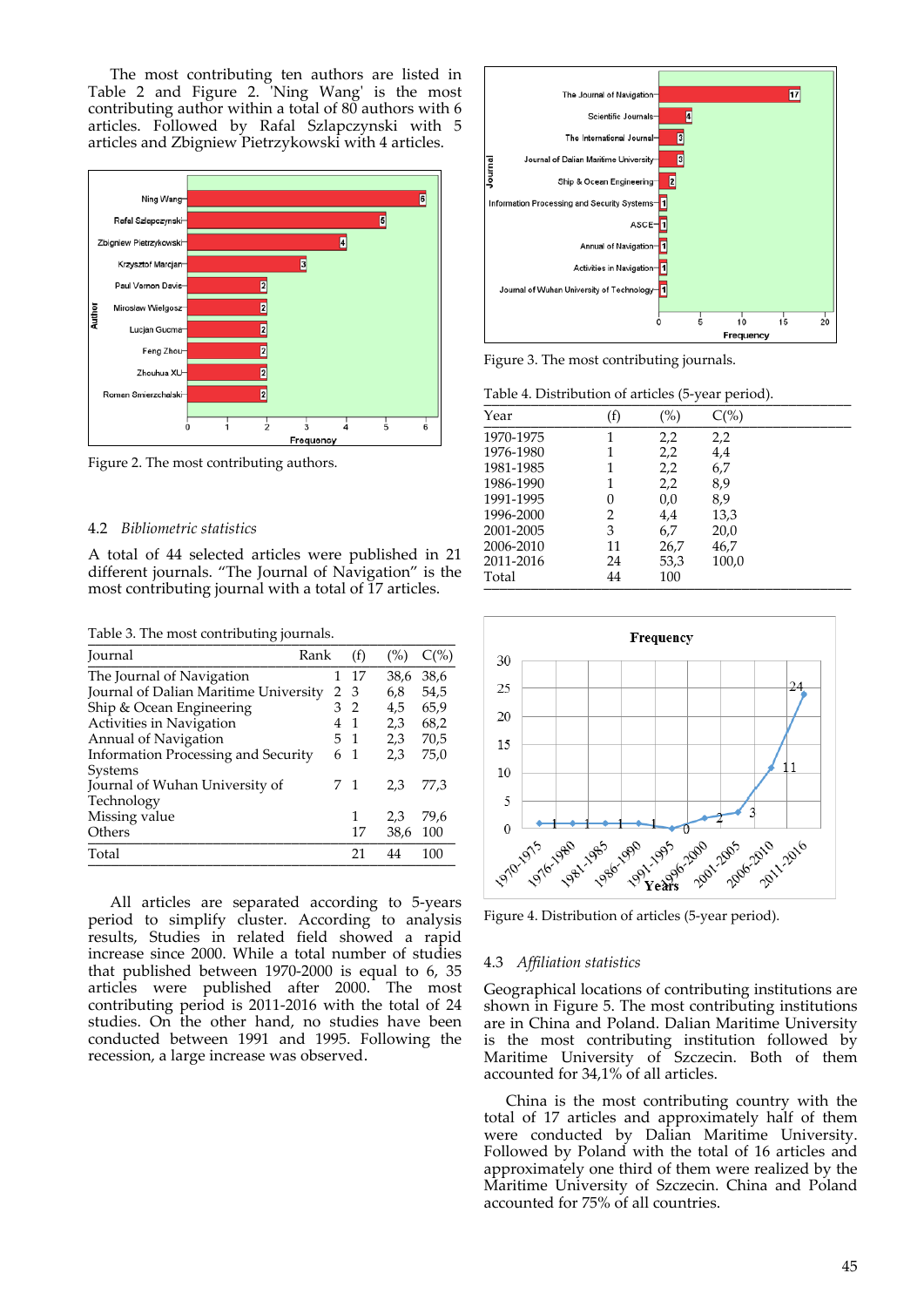

Figure 5. The geographical distribution of contributing countries.

| Table 5. The most contributing institutions. |  |
|----------------------------------------------|--|
|                                              |  |

| Country    | Rank | (f) | (%)   | $C(\%)$ |
|------------|------|-----|-------|---------|
| China      | 1    | 17  | 38,6  | 38,6    |
| Poland     | 2    | 16  | 36,4  | 75,0    |
| Sweden     | 3    | 2   | 4,5   | 79,5    |
| UK         | 4    | 2   | 4,5   | 84,1    |
| <b>USA</b> | 5    | 2   | 4,5   | 88,6    |
| Denmark    | 6    |     | 2,3   | 90,9    |
| Japan      | 7    |     | 2,3   | 93,2    |
| Singapore  | 8    |     | 2,3   | 95,5    |
| Slovenia   | 9    |     | 2,3   | 97,7    |
| Taiwan     | 10   |     | 2,3   | 100,0   |
| Total      | 10   | 44  | 100,0 |         |



Figure 6. The most contributing institutions.

| Table 6. The most contributing countries. |  |
|-------------------------------------------|--|
|                                           |  |

| Institution                            | Rank | (f) | (%)  | $C(\%)$ |
|----------------------------------------|------|-----|------|---------|
| Dalian Maritime University             | 1    | 8   | 18,2 | 18,2    |
| Maritime University of Szczecin        | 2    | 7   | 15.9 | 34,1    |
| Wuhan University of Technology         | 3    | 5   | 11,4 | 45,5    |
| <b>Gdansk University of Technology</b> | 4    | 5   | 11,4 | 56,8    |
| Gdynia Maritime Academy                | 5    | 4   | 9,1  | 65,9    |
| Shanghai Maritime University           | 6    | 3   | 6,8  | 72,7    |
| National Maritime Research Institute7  |      | 2   | 4,5  | 77,3    |
| World Maritime University              | 8    | 1   | 2,3  | 79,5    |
| National University of Singapore       | 9    | 1   | 2,3  | 81,8    |
| National Kaohsiung Maritime            | 10   | 1   | 2,3  | 84,1    |
| University                             |      |     |      |         |
| Missing Value                          |      | 1   | 2,3  | 86,4    |
| Others                                 |      | 6   | 13,6 | 100,0   |
| Total                                  |      | 17  | 44   | 100,0   |



Figure 7. The most contributing countries.

## 4.4 *Keyword statistics*

The words used in article titles are analyzed in order to reveal the most used words. 'Domain' (37) and 'Ship' (34) are revealed as the most utilized words as shown in Table 7. and Figure 8. According to keywords analysis, 'Collision avoidance' (8) and <sup>'</sup>ship domain'  $(7)$  is the most used keywords within  $70$ keywords as shown in Table 8. and Figure 9.

Table 7. The words used in article titles.

| The words in the article titles Rank |     | (f) | $(\%)$ | $C(\%)$ |
|--------------------------------------|-----|-----|--------|---------|
| Domain                               | 1   | 37  | 11,6   | 11,6    |
| Ship                                 | 2   | 34  | 10,7   | 22,3    |
| Collision                            | 3   | 12  | 3,8    | 26,0    |
| Area                                 | 4   | 9   | 2,8    | 28,8    |
| Safety                               | 5   | 9   | 2,8    | 31,7    |
| Model                                | 6   | 8   | 2,5    | 34,2    |
| Risk                                 | 7   | 7   | 2,2    | 36,4    |
| Based                                | 8   | 6   | 1,9    | 38,2    |
| Water                                | 9   | 6   | 1,9    | 40,1    |
| Assessment                           | 10  | 5   | 1,6    | 41,7    |
| Others                               |     | 286 | 58,3   | 100,0   |
| Total                                | 133 | 319 | 100,0  |         |
|                                      |     |     |        |         |



Figure 8. The words used in article titles.